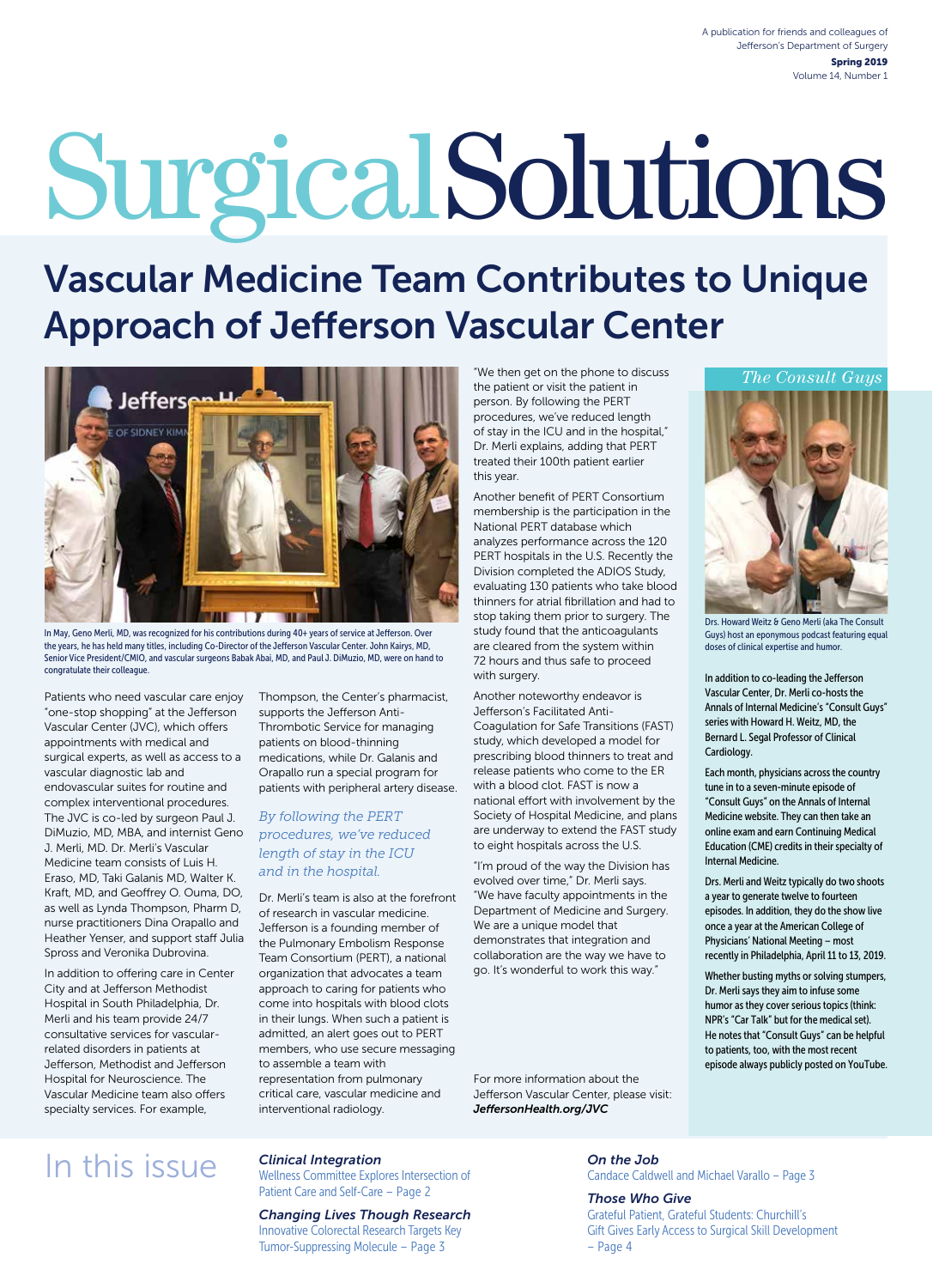#### *Overview Clinical Integration*



Charles J. Yeo, MD, FACS Samuel D. Gross Professor and Chairman Department of Surgery Senior Vice President and Chair, Enterprise Surgery Jefferson Health

## **Transitions**

Transitions – defined by Merriam-Webster as "passage from one state, stage, subject or place to another" but also as "an abrupt change in energy state or level (as of an atomic nucleus or molecule)." Transitions are a hallmark of academic surgery.

The coming of spring leads me to reflect on the annual professional transitions that we experience – beginning with the National Resident Matching Program, aka "The Match," in March. Our Sidney Kimmel Medical College students learned where they will commence their post-medical school training. Our Department did exceptionally well again this year, and we will be welcoming our new group of surgical interns in mid-June; interns who will spend 6 or 7 years with us at Jefferson.

As we welcome new interns, we also bid farewell to our outgoing chief residents and fellows. These amazing young surgeons go forward, for more training, fellowships, or their first positions as newly minted fellowship-trained surgeons. Their emotions of excitement, trepidation, achievement, fulfillment and anxiety are palpable.

For our faculty complement, the summer months commonly bring change. We typically welcome new faculty who will be joining our Jefferson family (this spring and summer it appears we will be welcoming 8 or 9 new faculty members). We also have several faculty members departing Jefferson – one for new professional challenges (promotion and leadership opportunities), one or two for new experiences (change of practice focus) and one who will be completing their active surgical career (retirement from active practice). We wish those departing our very best, and congratulate them on their many contributions to Jefferson.

Transitions: we will experience an impressive number this summer of 2019.





#### David Greene, Practice Manager

Whether seeking an initial consultation or receiving post-surgical care, patients of Jefferson's colorectal, general, and trauma surgeons see their physicians at Jefferson's Medical Office Building (MOB) at 11th and Walnut Streets.

Since October 2016, David Greene has served as Practice Manager at "5MOB". Greene came to Jefferson after managing other area practices for five years.

"I work with a great staff who makes my job as manager a little easier. We work very hard to ensure every patient has the ideal experience every time they interact with our office. I look forward to many more productive years here at Jefferson and am very excited about the direction the institution is heading."



In addition to their clinical duties, transplant surgeon Ashesh Shah, MD (right), and surgical resident Brock Hewitt, MD, are leading the Department's newly formed Wellness Committee.

## Wellness Committee Explores Intersection of Patient Care and Self-Care

Growing up, Ashesh Shah, MD, watched his parents balance their dual medical careers with the demands of family life. Back then, he says, they set their own clinic hours based on their children's schedules and went home together for lunch. Even administrative challenges were simple, with unpaid bills filed in a recipe box.

"When it comes to well-being and work-life balance, times have changed," Dr. Shah says. "The consequences can be dire."

Last May, Michael S. Weinstein, MD, FCCM, brought surgeon wellness to the forefront with his "Out of the Straitjacket" column in *The New England Journal of Medicine.* Dr. Weinstein wrote about his personal battle with depression and burnout while working as a trauma surgeon at Jefferson. His candor contributed to the launch of the Department of Surgery Wellness Committee last summer. Now led by Dr. Shah and Surgical Resident Brock Hewitt, MD, the committee aims to "foster a supportive community that promotes the well-being of each individual within our department."

"There's been a push to acknowledge that things aren't always perfect for physicians and we need to take care of ourselves as we take care of others," says Dr. Hewitt. Indeed, Dr. Shah believes physician wellness is vital to patient care: "If you're feeling stressed or unappreciated, it's hard to provide the emotional support you need to give patients so they will feel well cared for."

The Committee's first initiative was a formal survey to understand how the

Department compares to national benchmarks on wellness. They selected an instrument called the Well-being Index – a brief, anonymous survey that is helping identify where the Committee should focus its efforts.

*"If you're feeling stressed or unappreciated, it's hard to provide the emotional support you need to give patients so they will feel well cared for."*

About two-thirds of the Department completed the survey, revealing that employees' wellness is generally comparable to national averages for attending physicians, resident physicians and other clinical and nonclinical employees. Advanced practice professionals (physician's assistants and nurse practitioners) were the only cohort with slightly above-average levels of stress. The survey also identified a trend of higher stress during the first three years of residency and the first few years of working as an attending physician.

The Committee is now soliciting suggestions for how to enhance wellness in the Department. Preliminary possibilities range from adding more staff to facilitating on-the-job exercise, on-site massage and group social outings.

"Effective wellness solutions are all very local, so we're hopeful we'll be able to derive some good ideas from the people in the Department," Dr. Shah says. "Over time, we want to make changes to bring our wellness levels above the national averages."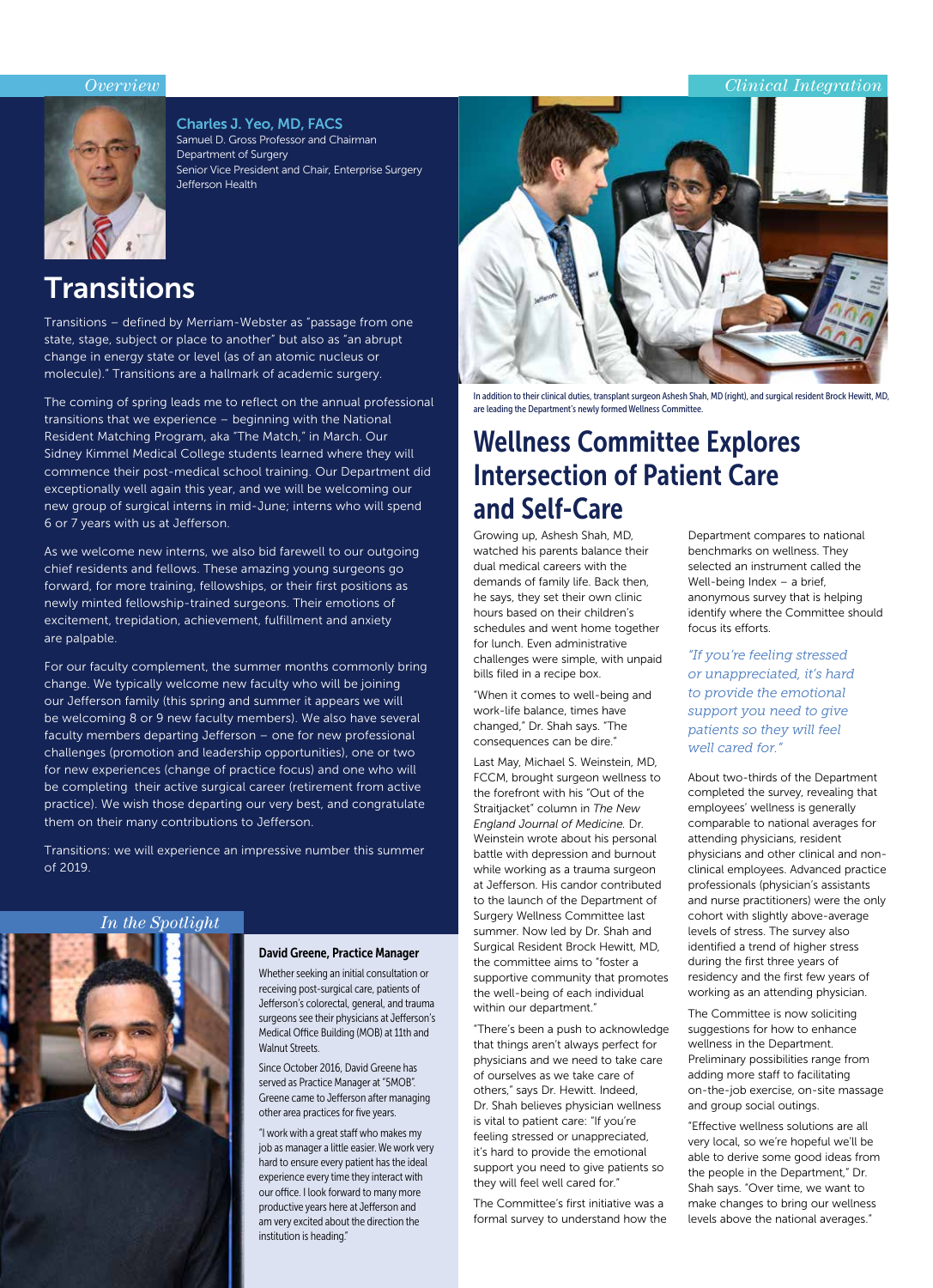#### *On the Job*

## Innovative Colorectal Research Targets Key Tumor-Suppressing Molecule



Researchers Scott Waldman, MD, PhD (left), and immunologist Adam Snook, PhD (right) have made tremendous progress in colorectal research with the help of tissue samples provided by colorectal surgeon Scott Goldstein, MD (center) and his surgical colleagues in colorectal surgery.

If there were a "golden ticket" in the fight against colorectal cancer, it would be guanylyl cyclase C (GCC) – a molecule that plays a critical role in the suppression of colorectal tumors. Most colorectal tumors form or grow larger when GCC is silenced by the hormones that regulate it. Researchers at Jefferson are working to find ways to manipulate these hormones so GCC can get back to work suppressing tumors.

Leading the efforts are clinical pharmacologist Scott A. Waldman, MD, PhD, and immunologist Adam Snook, PhD, of the Waldman-Snook Laboratory. As they study GCC and the associated hormones, Drs. Waldman and Snook collaborate closely with colorectal surgeons Scott D. Goldstein, MD, FACS, Gerald A. Isenberg, MD, FACS, and Benjamin R. Phillips, MD, FACS, FASCRS, as well as physicians from the Division of Gastroenterology.

"The Department of Surgery's collaboration with the Waldman-Snook Laboratory is helping to improve outcomes and quality of life for those coming to Jefferson for care," says Dr. Goldstein. "Our team is at the forefront of innovative colorectal cancer research."

One such project is studying how commercially available gastrointestinal hormones could be deployed to combat colorectal cancer. Funded by the U.S. Department of Defense, the study is using tissue samples gathered by gastroenterologists during colonoscopies and by colorectal surgeons during resections.

"We have mapped the mechanism by which the hormones are lost," Dr. Waldman explains. "It's a reflection of the very first mutation in the gene APC, which triggers the cascade of events that leads to tumorigenesis. When APC is mutated, a complicated signaling mechanism shuts off the synthesis of these hormones." The study's hypothesis is that dosing patients with commercially available hormone analogs could help turn GCC back on, halting development or progression of colorectal tumors.

In addition to mapping how the hormones are lost, Drs. Waldman and Snook want to understand the precise signaling mechanisms that lead from activation of GCC to the *prevention* of tumor initiation and progression. Another study is supporting that effort, and again, Drs. Goldstein, Isenberg and Phillips are contributing colon and rectal tissue specimens to be studied in the lab. The team is studying these normal and diseased samples both in animals and in test tubes.

"In the mice, we're letting the tumors grow to see if we can manipulate the GCC and determine what signaling mechanisms are being turned on or off and what proteins are changing," Dr. Waldman says. "In the test tubes, we're literally creating 'mini guts' so we can get a good read on what downstream molecular pathways are being activated by the tumorsuppressing system. We couldn't do any of this without our colleagues in Colorectal Surgery."



### Candace Caldwell and Michael Varallo

Last October, Candace Caldwell made a big move—relocating from Portland, Oregon to Philadelphia to join the Department of Surgery. As the Department's first Operations Analyst, she's taking on a variety of evolving responsibilities. Among them: data analysis and reporting, expense tracking and process improvement.

With a degree from Oregon State University in Public Health, Health Management and Policy, Caldwell enjoys using data to tell a story about current performance and identify opportunities to improve in the future. She said she also enjoys collaborating with her colleagues.

For Caldwell, exploring a new city has brought some surprises. For example, she's still adjusting to Philly weather (Portland stays green in winter). Even more surprising: the warmth and friendliness of her co-workers and neighbors.

"People warned me about an abrupt, cold attitude," she recalls. "But that hasn't happened at all. Everyone is so nice."

*"In the test tubes, we're literally creating 'mini guts' so we can get a good read on what downstream molecular pathways are being activated by the tumor-suppressing system."*

In addition to those studies, the Waldman-Snook Laboratory is working with colorectal surgeons on the second phase of a colorectal cancer vaccine study that showed great promise in Phase 1. Patient enrollment will begin in late summer or early fall. Beyond that, Dr. Waldman says the colorectal

One of those friendly co-workers is Michael Varallo, who started as the Department's Business Manager on Christmas Eve 2018. It's a role that brought the 34-year-old South Philly native full circle: he started working at Jefferson at age 16 as a runner for the Department of Surgery, a job he held through college.

After graduating from Neumann University with a degree in Finance, Varallo began working in Thomas Jefferson University's Controller's Office. Since then, he has moved through progressively responsible positions within the Jefferson enterprise.

As Business Manager, Varallo is responsible for planning and tracking the Department's budget and managing profit-and-loss statements to ensure revenues and costs are properly accounted for.

Outside work, Varallo and his fiancée are settling in to a new home in the suburbs and planning their October wedding. Looking to this next phase of his life, Varallo jokes, "I've put *myself* on a budget!"

surgeons will be highly engaged in an upcoming study involving patients with active metastatic disease.

"With this study, we'll take 'killer' immune cells from the patients' own bodies and genetically reprogram them outside the body to recognize the specific target – in this case, GCC being expressed on metastatic cancer cells," Dr. Waldman explains. "We will create billions of those genetically reprogrammed cells, and each one will be a 'smart bomb' that ignites when it sees a target on a cancer cell in the lung or liver. In short, these 'smart bombs' will home in on the metastatic cancer cells but won't harm normal lung or liver cells."